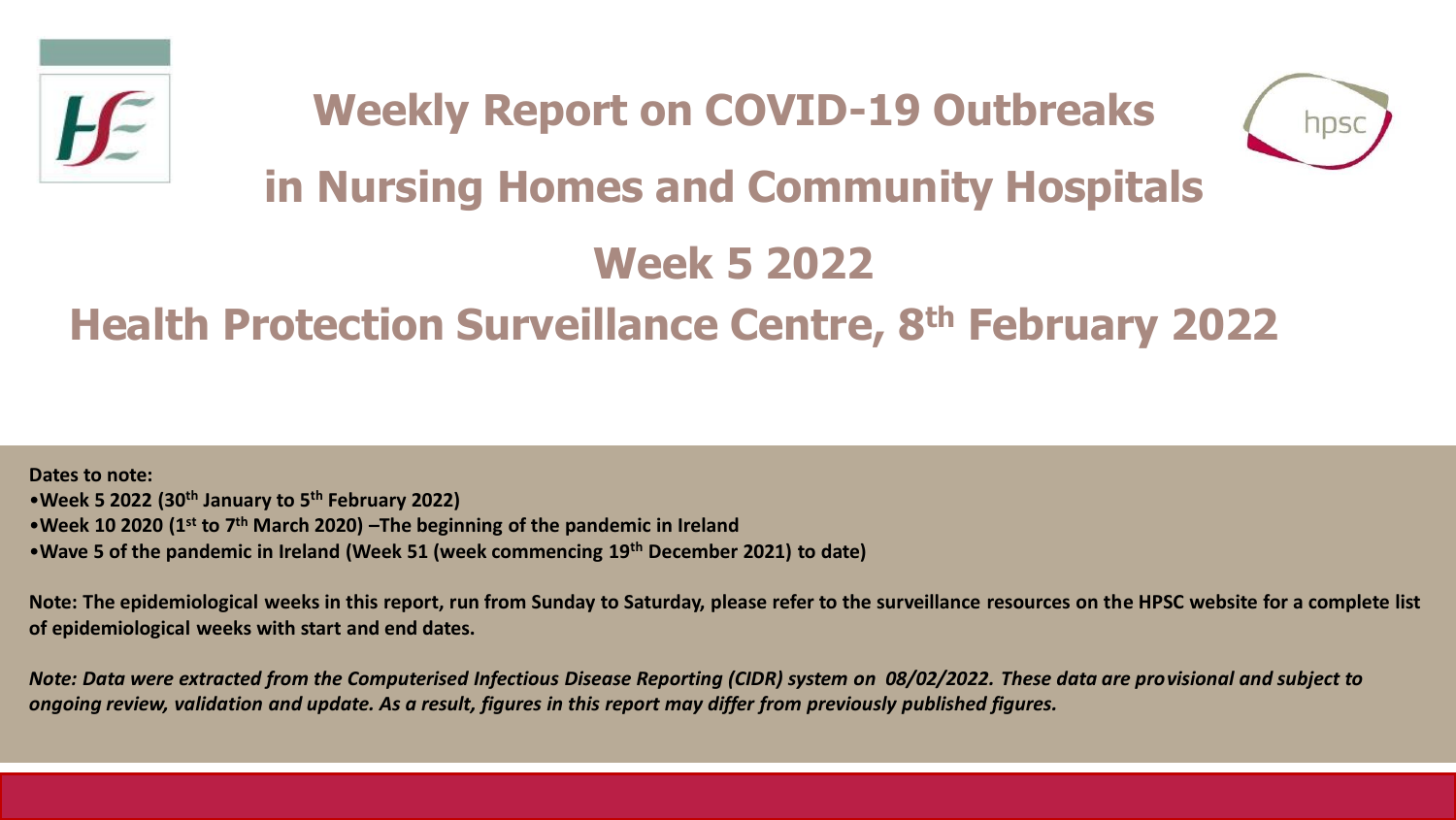

### **Notes**

The following report provides information on COVID-19 outbreaks/clusters notified on CIDR to midnight February 5th 2022 (week 5) and extracted from CIDR at 9 am on February 8th 2022.

Data are provisional and subject to ongoing review, validation and updating. For this reason, data reported may not match data previously reported or outbreaks data reported in the future for the same time period. Furthermore, the number of linked cases is based on the number of linked cases at the time of extraction from CIDR and an outbreak may increase in size since the time of extraction due to more cases occurring or more information becoming available on CIDR.

**Sincere thanks are extended to all those who are participating in the collection of data and reporting of data used in this report, particularly under the current challenging circumstances.** This includes the HSE COVID-19 Contact Management Programme (CMP), staff in ICU units, notifying clinicians, laboratory staff, Public Health doctors, Nurses, Surveillance Scientists, Microbiologists and Administrative staff.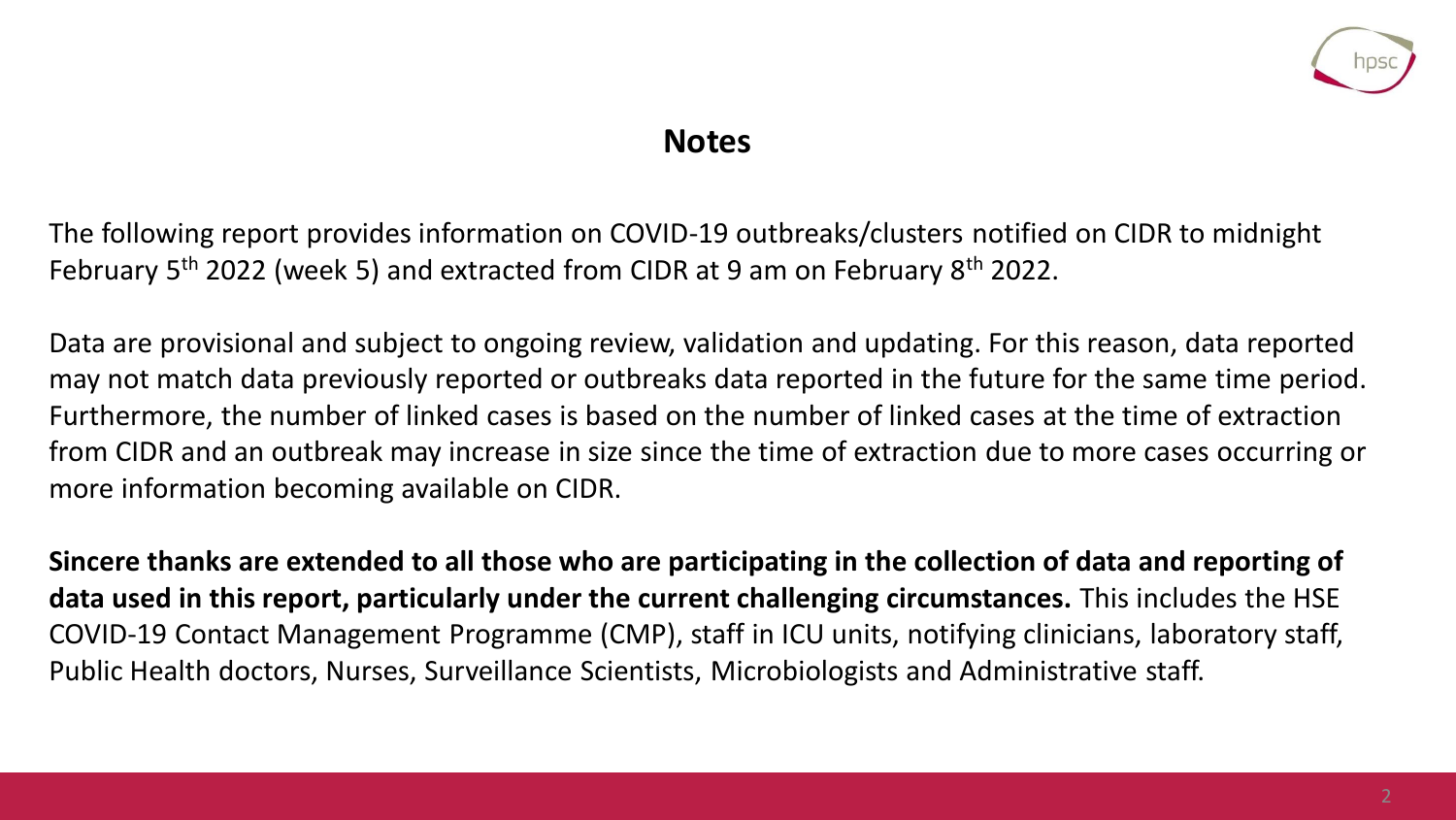

|                                      | <b>Outbreak</b>        |                               | <b>Linked confirmed cases</b> |                               |                                            |                                           |                           |  |
|--------------------------------------|------------------------|-------------------------------|-------------------------------|-------------------------------|--------------------------------------------|-------------------------------------------|---------------------------|--|
| <b>Wave</b>                          | Number of<br>outbreaks | <b>Number of</b><br>$cases^*$ | <b>Number</b>                 | <b>Number</b><br>hospitalised | <b>Number</b><br>admitted to<br><b>ICU</b> | <b>Number</b><br>hospitalised<br>and died | <b>Number</b><br>who died |  |
| <b>Wave 1 (weeks 10-31 2020)</b>     | 302                    | 6658                          | 6251                          | 476                           | 16                                         | 195                                       | 884                       |  |
| <b>Wave 2 (weeks 32-47 2020)</b>     | 80                     | 1571                          | 1555                          | 90                            | < 5                                        | 25                                        | 133                       |  |
| Wave 3 (week 48 2020 - week 25 2021) | 267                    | 8375                          | 8329                          | 577                           | 12                                         | 198                                       | 1023                      |  |
| <b>Wave 4 (weeks 26-50 2021)</b>     | 202                    | 2766                          | 2666                          | 188                           | < 5                                        | 48                                        | 197                       |  |
| Wave 5 (weeks 51 2021 - week 4 2022) | 251                    | 4099                          | 2365                          | 98                            | < 5                                        | 5                                         | 34                        |  |
| <b>Total</b>                         | 1102                   | 23469                         | 21166                         | 1429                          | 32                                         | 471                                       | 2271                      |  |

\*the larger between the aggregate number of confirmed cases reported or the number of confirmed linked cases

- Overall, there have been 1102 COVID-19 outbreaks in Nursing homes and Community Hospitals
- 1,429 of 21,166 laboratory confirmed outbreak cases have been hospitalised (6.8%)
- 2,271 deaths have been reported among confirmed outbreak cases in these settings (10.7%)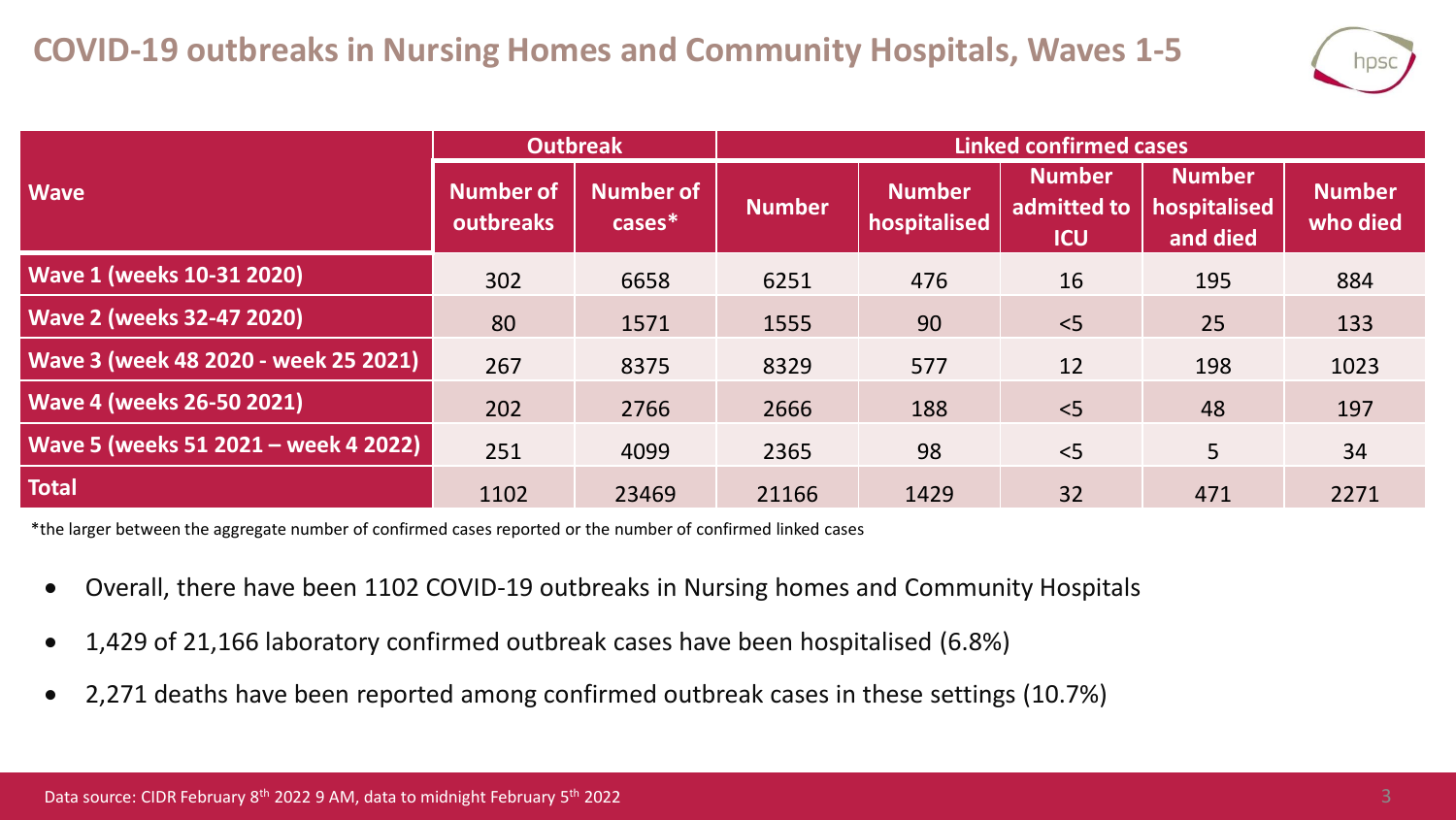#### **Weekly number of COVID-19 outbreaks in Nursing Homes and Community Hospitals,**  hpsc **Waves 1-5**



Large peaks occurred in the number of outbreaks in wave 1 (72 outbreaks in a single week) and wave 3 (57 outbreaks in a single week). In week 5 2022, 29 outbreaks were reported in these settings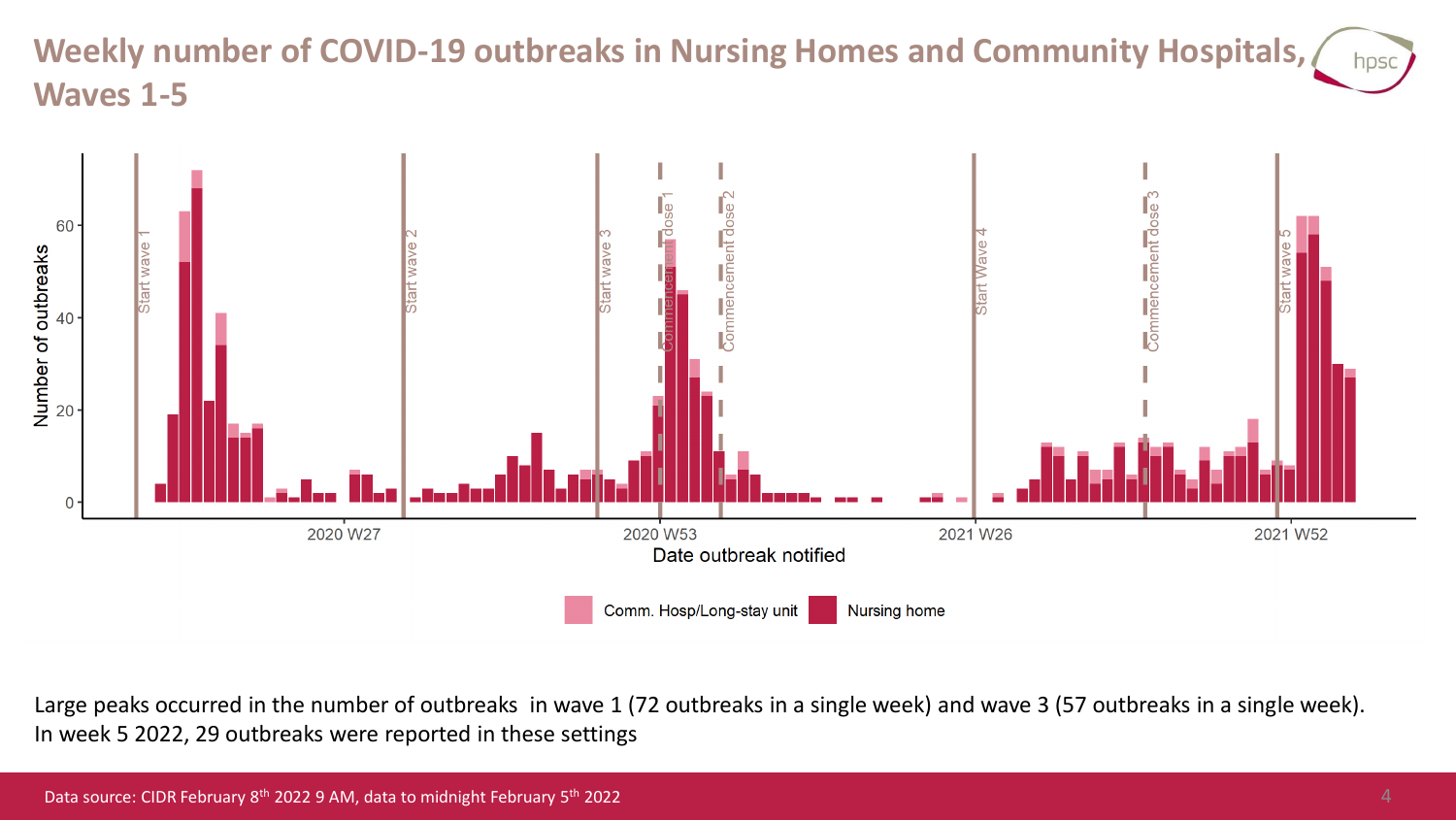## **Burden of disease associated with COVID-19 outbreaks in Nursing Homes and Community Hospitals, Wave 5 (weeks 51 2021 to week 5 2022)**



|                                  | <b>Outbreak</b>        |                               | <b>Linked confirmed cases</b> |                               |                                            |                                           |                    |  |
|----------------------------------|------------------------|-------------------------------|-------------------------------|-------------------------------|--------------------------------------------|-------------------------------------------|--------------------|--|
| <b>Outbreaks Location</b>        | Number of<br>outbreaks | <b>Number of</b><br>$cases^*$ | <b>Number</b>                 | <b>Number</b><br>hospitalised | <b>Number</b><br>admitted to<br><b>ICU</b> | <b>Number</b><br>hospitalised<br>and died | Number who<br>died |  |
| <b>Comm. Hosp/Long-stay unit</b> | 19                     | 267                           | 162                           | 17                            | $<$ 5                                      | < 5                                       | < 5                |  |
| <b>Nursing home</b>              | 232                    | 3832                          | 2203                          | 81                            | < 5                                        | 5                                         | 32                 |  |
| <b>Total</b>                     | 251                    | 4099                          | 2365                          | 98                            | < 5                                        | $<$ 5                                     | 34                 |  |

\*the larger between the aggregate number of confirmed cases reported or the number of confirmed linked cases

#### **Wave 5:**

- 251 outbreaks in wave 5
- 4,099 cases were reported associated with these outbreaks, of which there was disaggregate data available on 2,365 cases **(58%)**
- 98 of the 2365 outbreak-linked cases (4.1%) were hospitalised (age range 21-99 years, median 80 years).
- 34 of the 2,365 outbreak-linked cases (1.4%) cases died (age range 64-101 years, median 84 years).

#### **Week 5 2022**

• Twenty-nine new outbreaks -221 associated cases (range 1-42 cases per outbreak)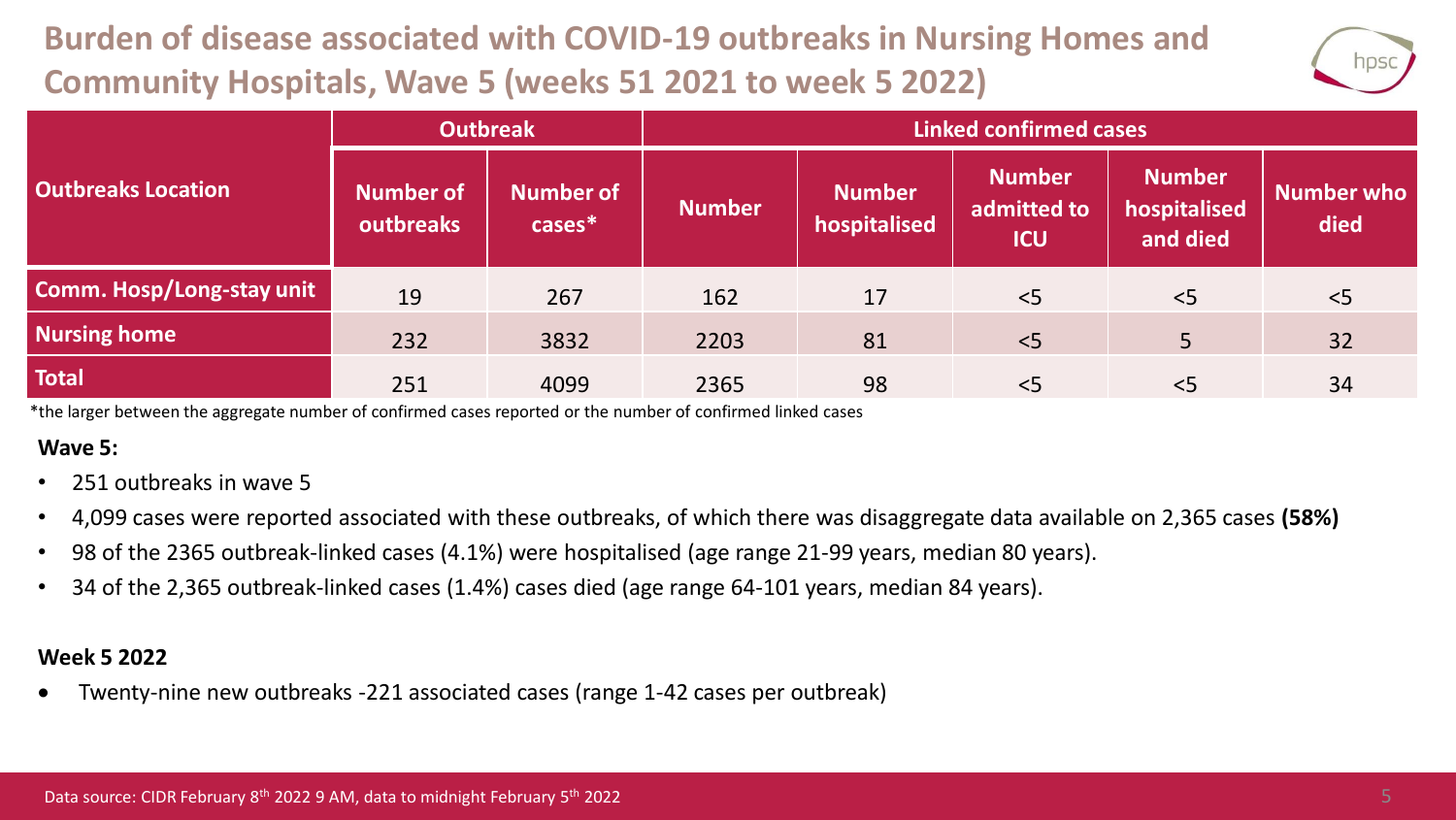**Weekly number of COVID-19 outbreaks in Nursing Homes and Community Hospitals, Waves 4 & 5 (weeks 26 2021 – week 5 2022)**



#### **Waves 4 and 5:**

- 453 nursing home and community hospital/long stay unit COVID-19 outbreaks notified
- The number of outbreaks in these settings to week 52 2021 had been relatively stable, but increased to 62 outbreaks in weeks 1 and 2 2022 and decreased since to 29 outbreaks in week 5 2022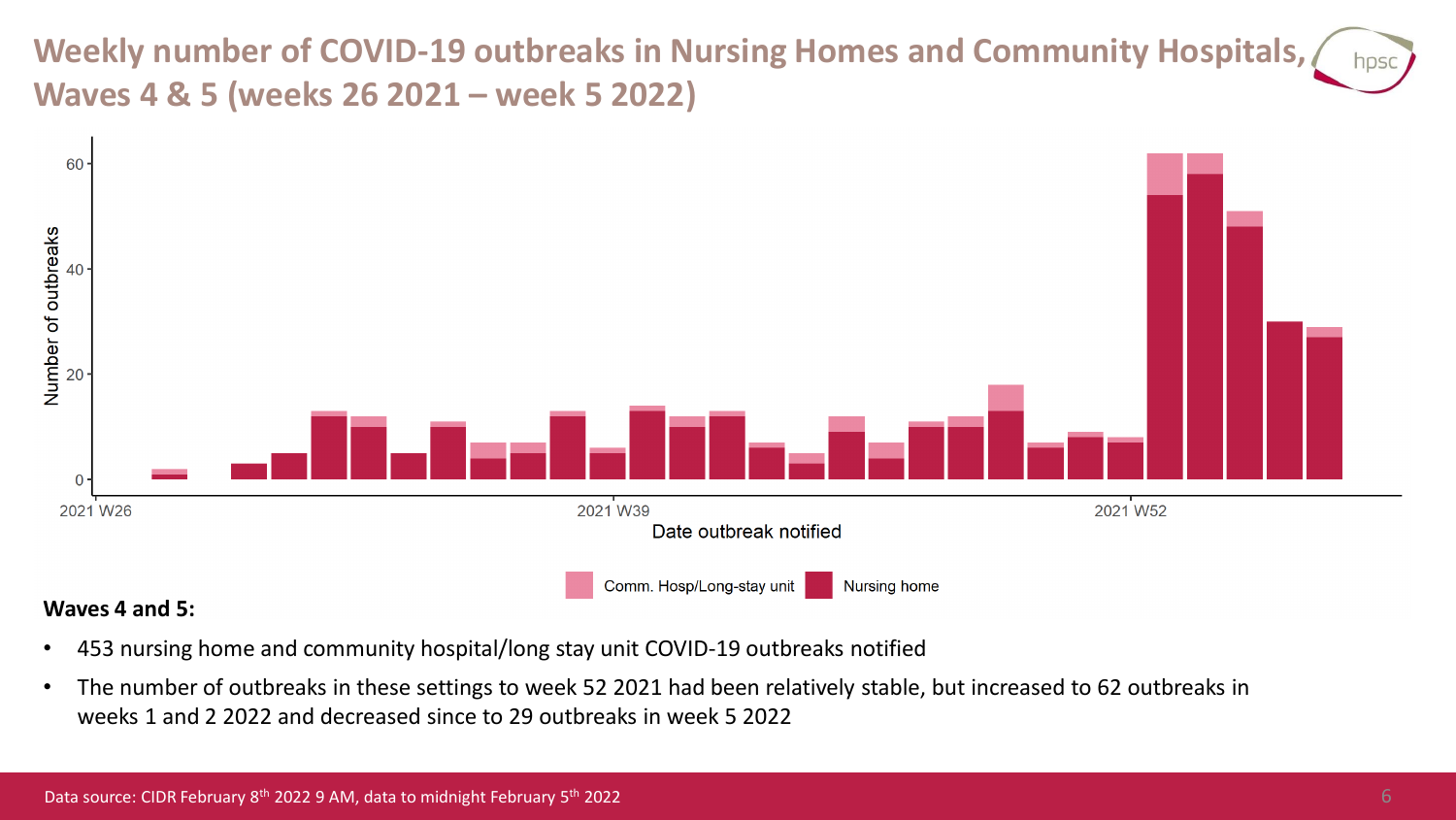**Regional distribution of outbreaks in Nursing Home and Community Hospitals, Waves 4 & 5 (weeks 26 2021 – week 5 2022)**





#### **Waves 4 and 5:**

- The highest number of outbreaks was reported in CHO4 (71 outbreaks) followed by CHO7 (57 outbreaks)
- Eight CHOs were represented in the 29 outbreaks notified in week 5 2022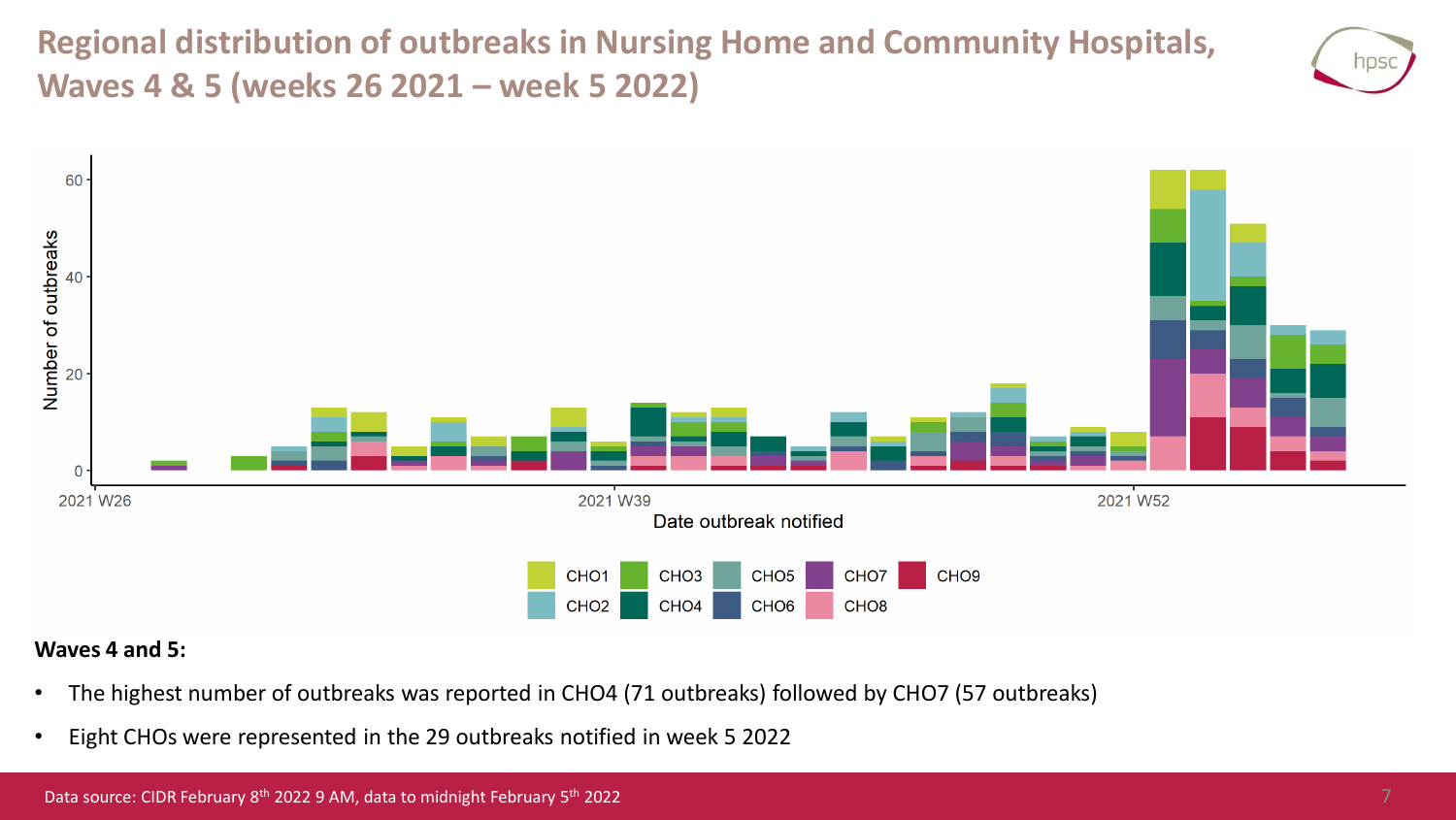## **Cases associated with COVID-19 outbreaks in Nursing Homes and Community Hospitals, Waves 1 to 5**





For outbreaks reported in week 5 2022, the number of outbreak associated cases was 221. The peak in weekly case numbers in wave 5 was in outbreaks reported in week 2 2022 with 1401 cases. This is five times the peak weekly number of cases in wave 4 (n=265), and 70% of the peak weekly number of cases in wave 3 (n=2092)

Note: Numbers of associated cases are based on the larger between the aggregate number of confirmed cases reported and the number of confirmed linked cases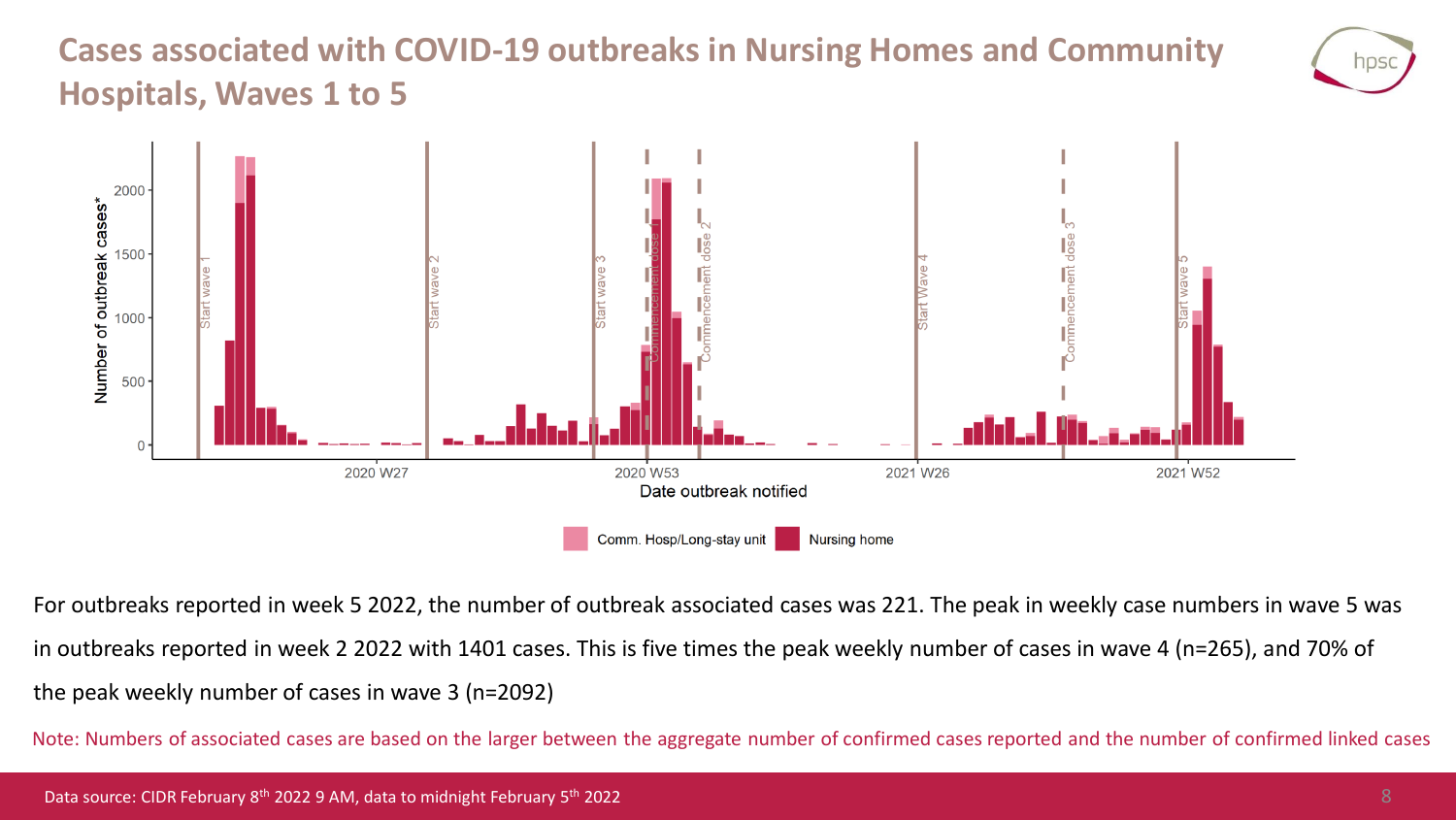## **Cases associated with COVID-19 outbreaks in Nursing Homes and Community Hospitals by healthcare worker status, Waves 1 to 5**



In week 5, 77 outbreak associated cases were among staff and 121 among residents, with 23 cases of unknown status

Note: Numbers of associated cases are based on the larger between the aggregate number of confirmed cases reported and the number of confirmed linked cases. Staff and clients case numbers were derived from aggregate data provided on the number of staff and clients cases.

NDS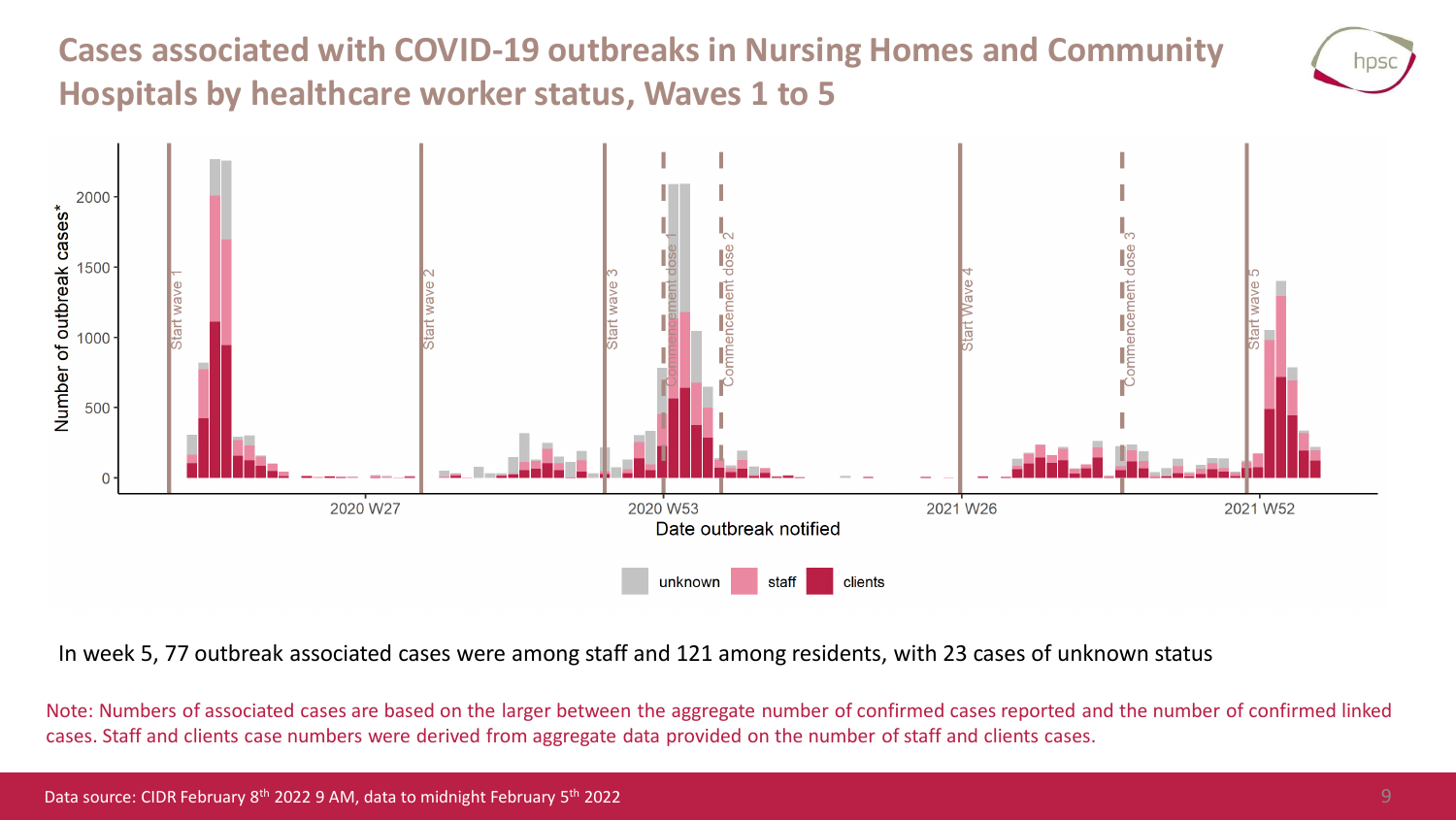**Outcomes\* among cases linked to COVID-19 outbreaks in Nursing Homes and Community Hospitals by age group, Wave 5 (weeks 51 2021 to week 5 2022)**



| Age group    | <b>Number</b> | <b>Number</b><br>hospitalised* | %<br>hospitalised | <b>Number</b><br>admitted to<br><b>ICU*</b> | % ICU | <b>Number</b><br>who died* | % died |
|--------------|---------------|--------------------------------|-------------------|---------------------------------------------|-------|----------------------------|--------|
| <45 yrs      | 681           | 17                             | 2.5%              | < 5                                         | 0.0%  | < 5                        | 0.0%   |
| 45-64 yrs    | 406           | 18                             | 4.4%              | < 5                                         | 0.0%  | < 5                        | 0.2%   |
| 65-74 yrs    | 156           | $\overline{7}$                 | 4.5%              | $\leq$                                      | 0.0%  | 5                          | 3.2%   |
| 75-84 yrs    | 461           | 21                             | 4.6%              | < 5                                         | 0.0%  | 12                         | 2.6%   |
| $85+yrs$     | 661           | 35                             | 5.3%              | < 5                                         | 0.0%  | 16                         | 2.4%   |
| <b>Total</b> | 2365          | 98                             | 4.1%              | < 5                                         | 0.0%  | 34                         | 1.4%   |

**\*disease severity information is only available for 2365/4099 (58%) of cases in wave 5, and deaths may also still accrue among known cases**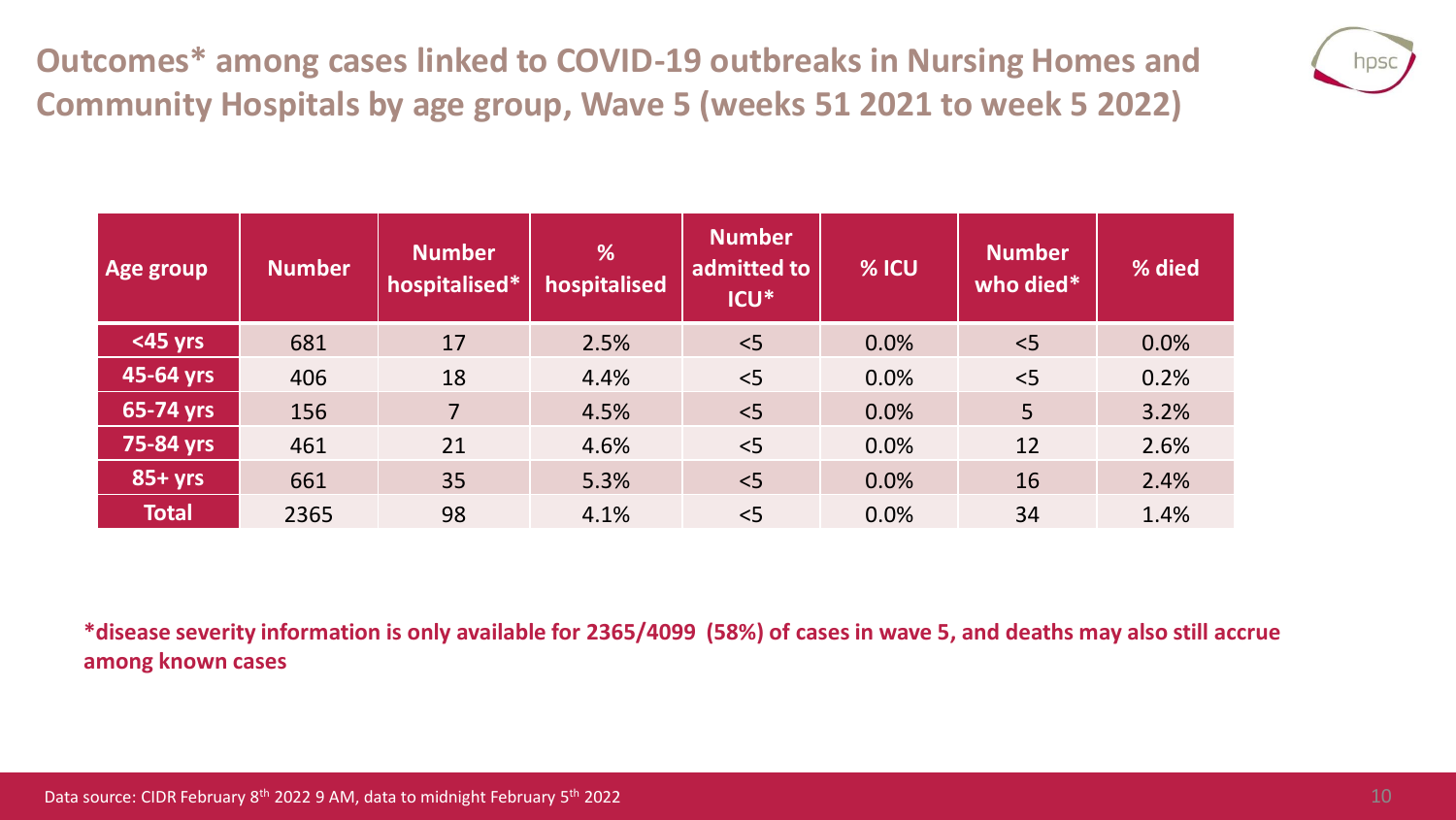### **Comparison of disease severity among cases linked to outbreaks in Nursing Homes and Community Hospitals by wave and age group**



| Age<br>group | <b>Wave</b> | <b>Number</b> | <b>Number</b><br>hospitalised | %<br>hospitalised | <b>Number</b><br>admitted to ICU | % ICU | <b>Number who</b><br>died | % died |
|--------------|-------------|---------------|-------------------------------|-------------------|----------------------------------|-------|---------------------------|--------|
| $65$ yrs     | Wave 1      | 2672          | 88                            | 3.3%              | 5                                | 0.2%  | 20                        | 0.7%   |
|              | Wave 2      | 779           | 15                            | 1.9%              | < 5                              | 0.0%  | < 5                       | 0.1%   |
|              | Wave 3      | 4033          | 101                           | 2.5%              | 8                                | 0.2%  | 18                        | 0.4%   |
|              | Wave 4      | 1153          | 16                            | 1.4%              | < 5                              | 0.2%  | 7                         | 0.6%   |
|              | Wave $5*$   | 1087          | 35                            | 3.2%              | < 5                              | 0.0%  | < 5                       | 0.1%   |
| $65+yrs$     | Wave 1      | 3577          | 388                           | 10.8%             | 11                               | 0.3%  | 864                       | 24.2%  |
|              | Wave 2      | 776           | 75                            | 9.7%              | < 5                              | 0.1%  | 132                       | 17.0%  |
|              | Wave 3      | 4296          | 476                           | 11.1%             | < 5                              | 0.1%  | 1005                      | 23.4%  |
|              | Wave 4      | 1513          | 172                           | 11.4%             | < 5                              | 0.1%  | 190                       | 12.6%  |
|              | Wave $5*$   | 1278          | 63                            | 4.9%              | < 5                              | 0.0%  | 33                        | 2.6%   |
| All ages     | Wave 1      | 6251          | 476                           | 7.6%              | 16                               | 0.3%  | 884                       | 14.1%  |
|              | Wave 2      | 1555          | 90                            | 5.8%              | 5                                | 0.1%  | 133                       | 8.6%   |
|              | Wave 3      | 8329          | 577                           | 6.9%              | 12                               | 0.1%  | 1023                      | 12.3%  |
|              | Wave 4      | 2666          | 188                           | 7.1%              | < 5                              | 0.1%  | 197                       | 7.4%   |
|              | Wave $5*$   | 2365          | 98                            | 4.1%              | < 5                              | 0.0%  | 34                        | 1.4%   |

The percentage of cases 65 years or older who died among cases linked to outbreaks notified in wave 4 was 12.6% and in wave 5 was 2.6%, compared to between 17.0% and 24.2% in waves 1-3

**\*disease severity information is only available for 2365/4099 (58%) of cases in wave 5, and deaths may also still accrue among known cases**